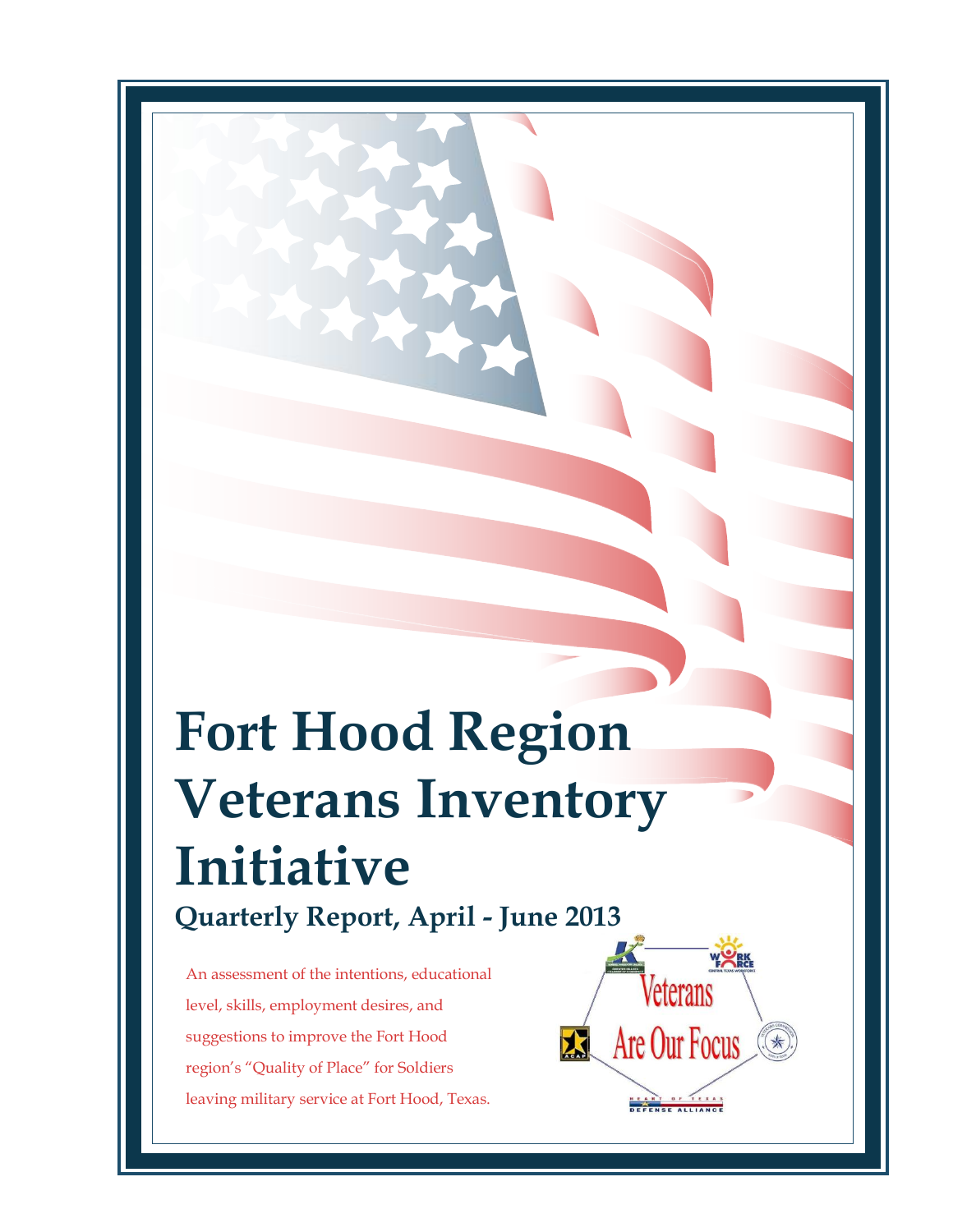

#### **Quarterly Report: 3rd Quarter, FY 2013**

(April - June 2013)

**A. BACKGROUND**: Operation Economic Transformation is the Greater Killeen Chamber of Commerce plan to identify, measure, and capitalize on new and emerging economic development opportunities present in the Fort Hood region. One key recommendation was to regularly administer a survey designed to capture insightful information regarding the skills and desired career fields of veterans separating from military service at Fort Hood. In July 2006, the following parties entered into a Memorandum of Understanding (MOU) to routinely inventory the intentions, educational level, skills, employment desires, and suggestions of separating Soldiers in order to improve the Fort Hood regional "Quality of Place":

- Fort Hood Adjutant General/Army Career and Alumni Program (ACAP)
- Workforce Solutions of Central Texas Board
- Workforce Solutions of Central Texas Service Centers
- Greater Killeen Chamber of Commerce
- Heart Of Texas Defense Alliance
- Texas Veterans Commission

Data is collected via a voluntary ten-question survey administered during either the Transition Assistance Program (TAP) workshop or installation final clearance<sup>1</sup>. The purpose for the collection and analysis of this data is threefold:

1. Develop and retain the region's skilled and motivated military Veteran workforce;

2. Foster innovation and entrepreneurship; retain existing businesses, and attract new business to the region; and

3. Align the efforts of the participating agencies to enhance options for current and future/potential residents.

#### **B. DEMOGRAPHICS**

 $\overline{a}$ 

1. For the 3rd Quarter (April - June 2013), 676 Soldiers completing their military service responded to the survey with the demographics graphed below. The survey for the Veteran's Inventory Initiative Reports was recently modified. As a result, the following graph has grouped those Soldiers separating due to medical reasons, as well as ETS, into one group labeled Separating.

#### **DEMOGRAPHIC DISTRIBUTION**



**3rd Quarter 2013**

<sup>1</sup> Retiring Soldiers may participate in TAP up to two years prior to their retirement date, while non-retiring Soldiers may participate up to one year in advance. Effective November 2012, all Soldiers separating from the military are required to attend the TAP seminar and will provide the opportunity for more Soldiers to participate in the optional Veterans Inventory Initiative survey.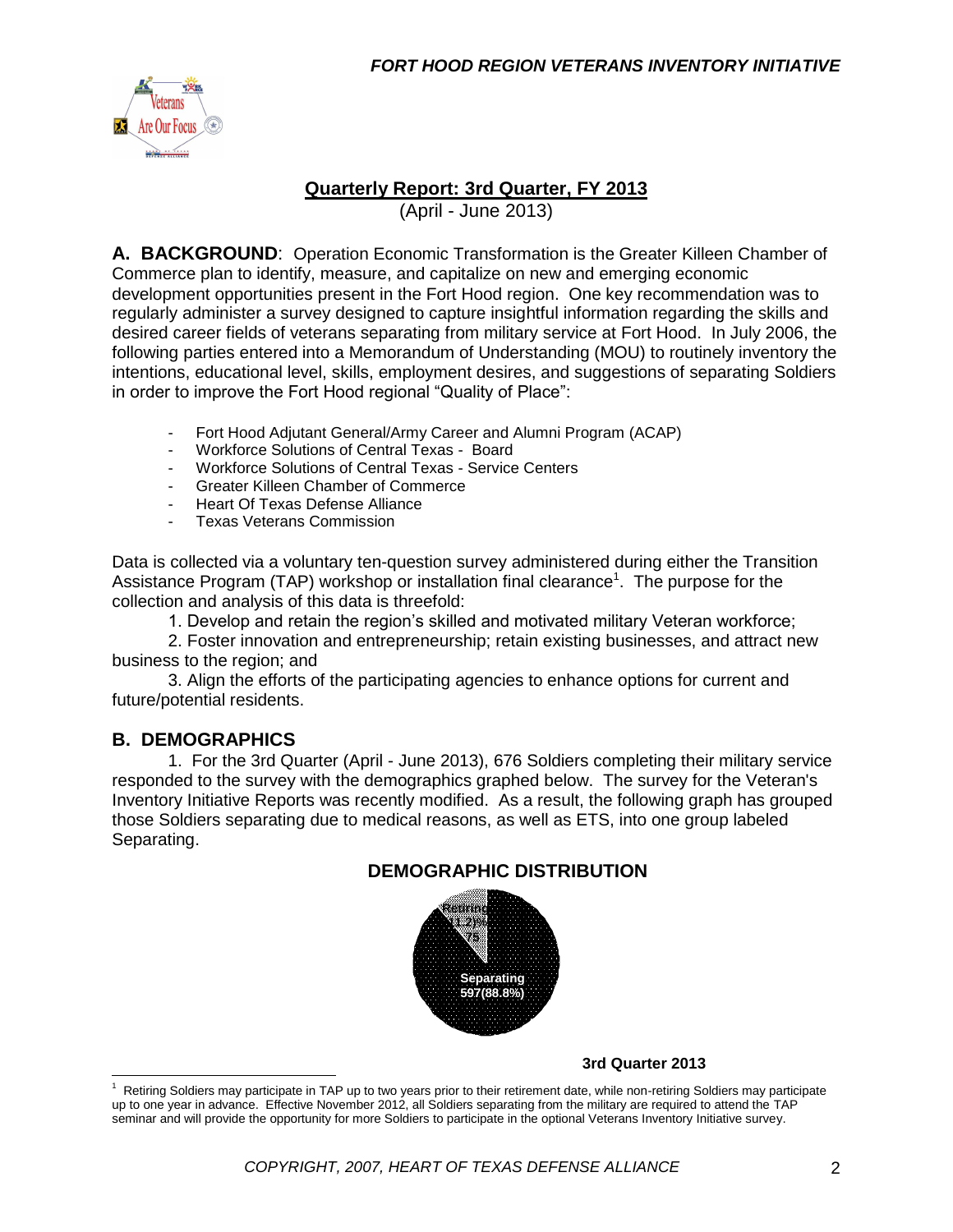

2. The Veteran's Inventory Initiative has collected data on Soldiers separating from the service at Fort Hood since FY 2007 and, over that period, there have been twenty-seven recurring quarterly reports based on data from a total of 24,367 separating Soldiers. The following graph compares reasons for separation from FY 2007 through 3rd Quarter 2013. For this quarter, separations by type show a slight increase with those separating due to ETS, while there was a slight decrease in both those separating due to medical reasons as well as retirement.



Because of the transition to the new Veterans Inventory Initiative survey this quarter, the graph below charts the additional results of those who responded to this new survey during the TAP seminar in the 3rd quarter. The separation category includes both those who are separating the service due to medical reasons, as well as those separating due to ETS.

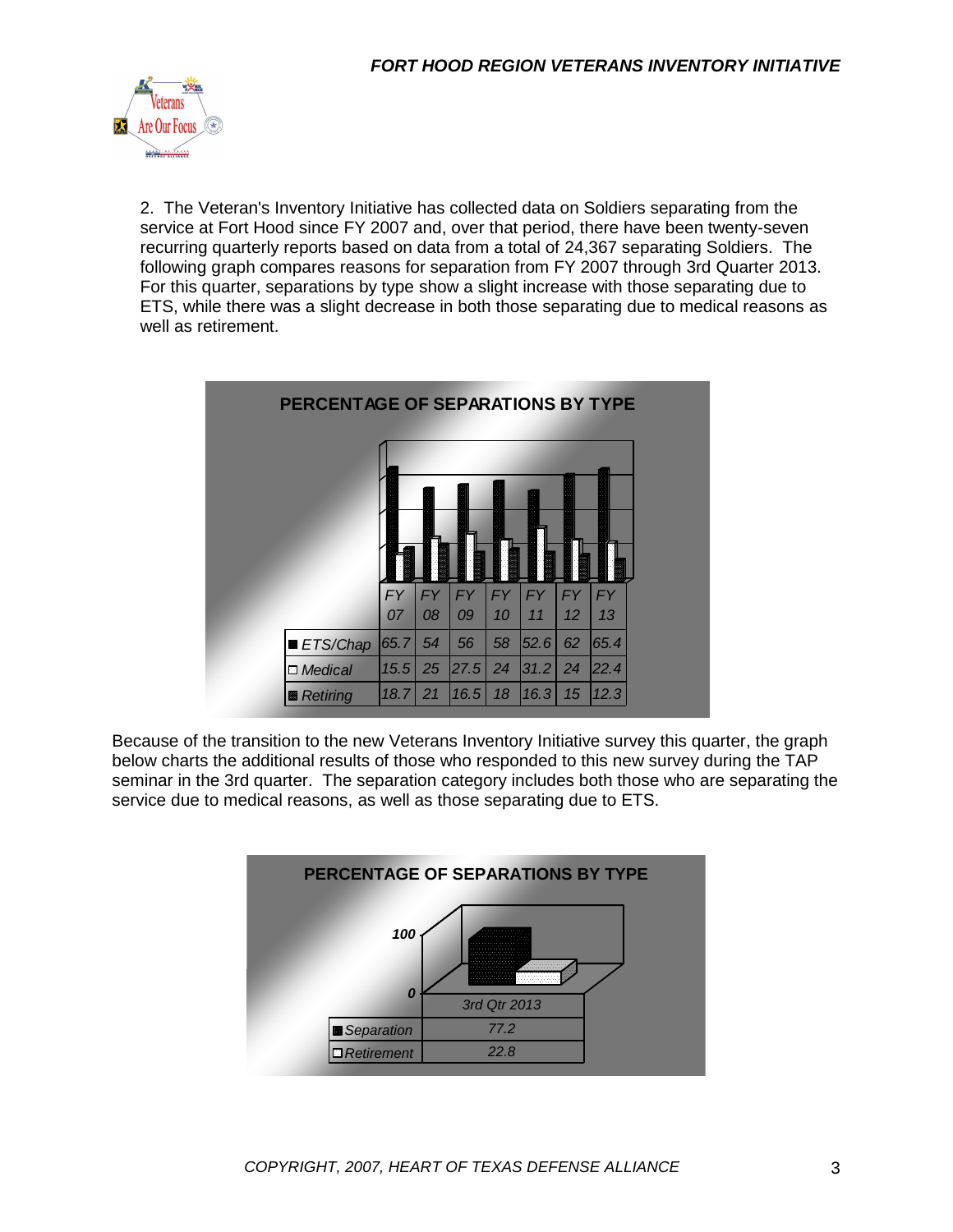

**C. INTENTIONS ON STAYING IN THE REGION**: The respondents were surveyed regarding their intentions on remaining in the region (within 30 miles of Fort Hood – generally equating to the Killeen-Temple-Fort Hood Metropolitan Statistical Area) when their service ended.

1. 181 respondents (representing 27 % of all respondents) indicated they intended to stay in the region. In addition, 108 (23%) of the total who responded to the survey, would do so if desirable employment were available.



2. When analyzing data of Soldiers' intentions on remaining in the Temple-Killeen-Fort Hood MSA from October 2007 to June 2013, the graph below indicates that the percent of Soldiers intending to remain in the area has consistently averaged between 29 and 41 percent. Data for this quarter fell slightly below this range, but we will continue to monitor this information.



3. Military retirees residing in the MSA: While the Veterans Inventory Initiative only surveys the intent of Soldiers departing the service, it is possible to more accurately track the disposition of the retiring population using data from the Retired Army Personnel System, which provides the actual numbers of retired Soldiers to zip code level. For the eighteenth quarter in a row, the rate of growth for retirees in the Killeen-Temple-Fort Hood MSA increased slightly from 11.4% last quarter to 12.7% this quarter. According to the Retired Army Personnel System data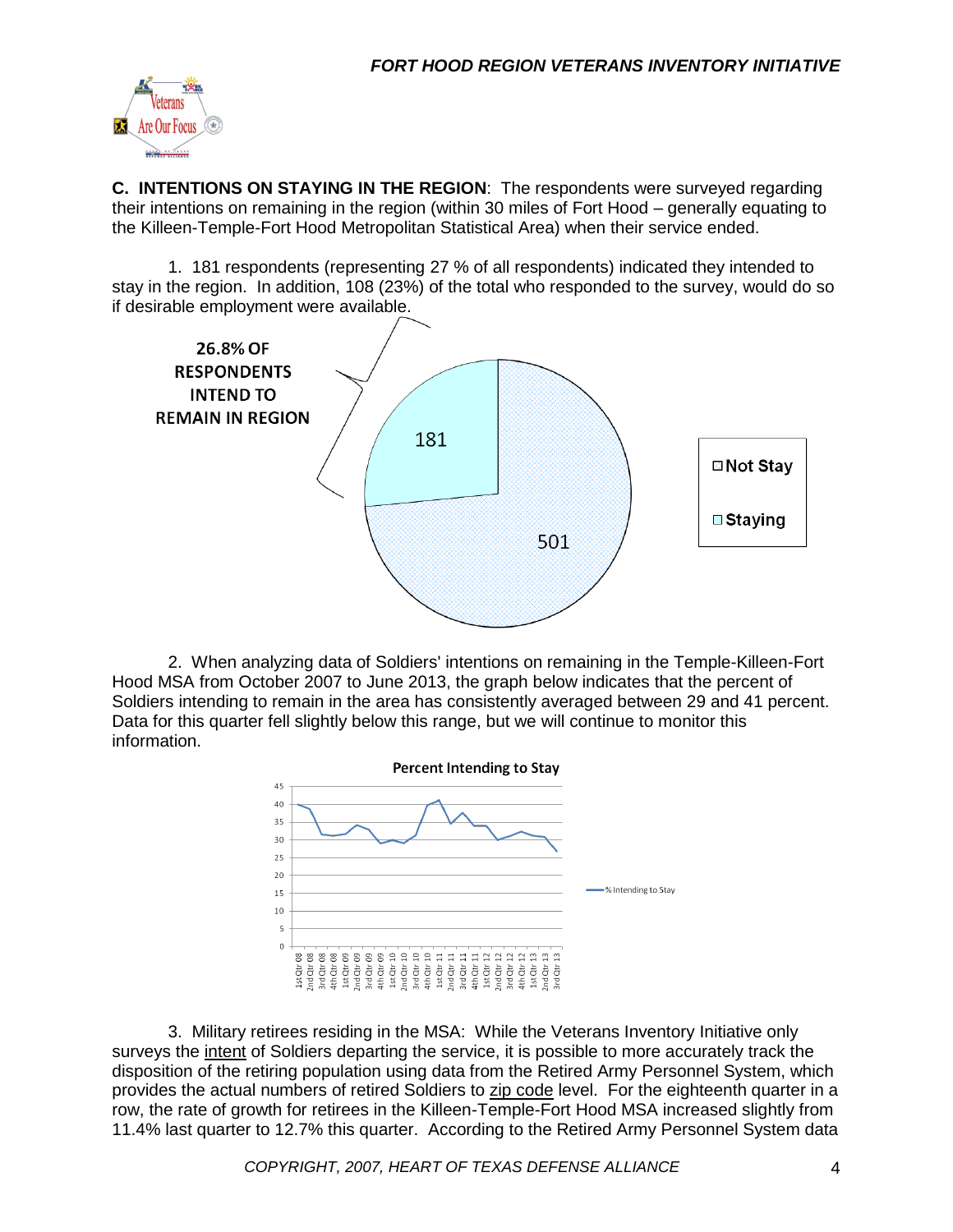

below, Killeen, Harker Heights, Belton, and Nolanville experienced growth rates exceeding the MSA average of 12.7% for the four year period of 2009-2013. Lampasas has had a slow steady increase in retirees in its area over the past couple of years, and the numbers now show a positive growth compared to June 2009. In an economic impact study released in Dec 2012, Texas comptroller Susan Combs reported that more than 250,000 retirees and their families remained within traveling distance of the post.

|                       | <b>JUNE</b><br>2009 | <b>MAY</b><br>2013 | % GROWTH<br>2009 - 2013 |
|-----------------------|---------------------|--------------------|-------------------------|
| <b>KILLEEN</b>        | 8120                | 9357               | $+15.2$                 |
| <b>COPPERAS COVE</b>  | 3028                | 3195               | $+5.5$                  |
| <b>HARKER HEIGHTS</b> | 1843                | 2206               | $+19.7$                 |
| <b>TEMPLE</b>         | 1150                | 1239               | $+10.1$                 |
| <b>KEMPNER</b>        | 884                 | 953                | $+7.8$                  |
| <b>BELTON</b>         | 826                 | 962                | $+16.5$                 |
| <b>LAMPASAS</b>       | 356                 | 359                | $+.8$                   |
| <b>GATESVILLE</b>     | 350                 | 374                | $+6.9$                  |
| <b>NOLANVILLE</b>     | 266                 | 324                | $+21.8$                 |
| <b>SALADO</b>         | 206                 | 224                | $+8.7$                  |
| <b>MSA</b>            | 17029               | 19193              | $+12.7$                 |

Additionally, while the national economy was continuing to experience the effects of the slowly recovering economy as a result of the recession this reporting period, the Killeen-Temple-Fort Hood MSA:

a. The Killeen-Temple-Fort Hood MSA ranked ninth in Texas, and 51st in the nation, as the best performing MSA, Milken Institute, http://www.best-cities.org/bestcities.taf, December 2013.

b. The Killeen-Temple-Fort Hood MSA ranked third out of 200 large cities for five-year wages and salaries growth, and eighth in the nation for five-year job growth, Milken Institute, http://www.best-cities.org/bestcities.taf, December 2013.

c. Killeen ranked 36th out of 380 MSAs (Metropolitan Statistical Areas) for Recession-Busting Cities, Area Development Magazine, May 2013.

d. CNN Cost of Living Index confirms that the overall cost of living at Ft Hood (Killeen) provides a Soldier 6% - 14% additional purchase power, CNN Money, April 2013.

e. The Killeen-Temple-Fort Hood MSA economy has fared very well in recent years, and ranked 8th out of 366 in the nation on POLICOM Corporation's 2013 Economic Strength Rankings, http://killeenchamber.com/index.php/news/article/killeen-ranked-8th-strongesteconomy-in-nation, 28 March 2013.

In addition to these indicators of economic stability for the Killeen-Temple-Fort Hood MSA, the Texas comptroller stated in the 2012 economic report that Fort Hood's economic impact climbed to \$25.3 billion statewide which was a 150% increase in comparison to the 2008 report. Comptroller Susan Combs stated "Fort Hood is an economic engine that helps growth in Texas." The report states that Fort Hood was also indirectly responsible for 214,344 jobs throughout Texas in addition to the 68,942 jobs in the Fort Hood MSA.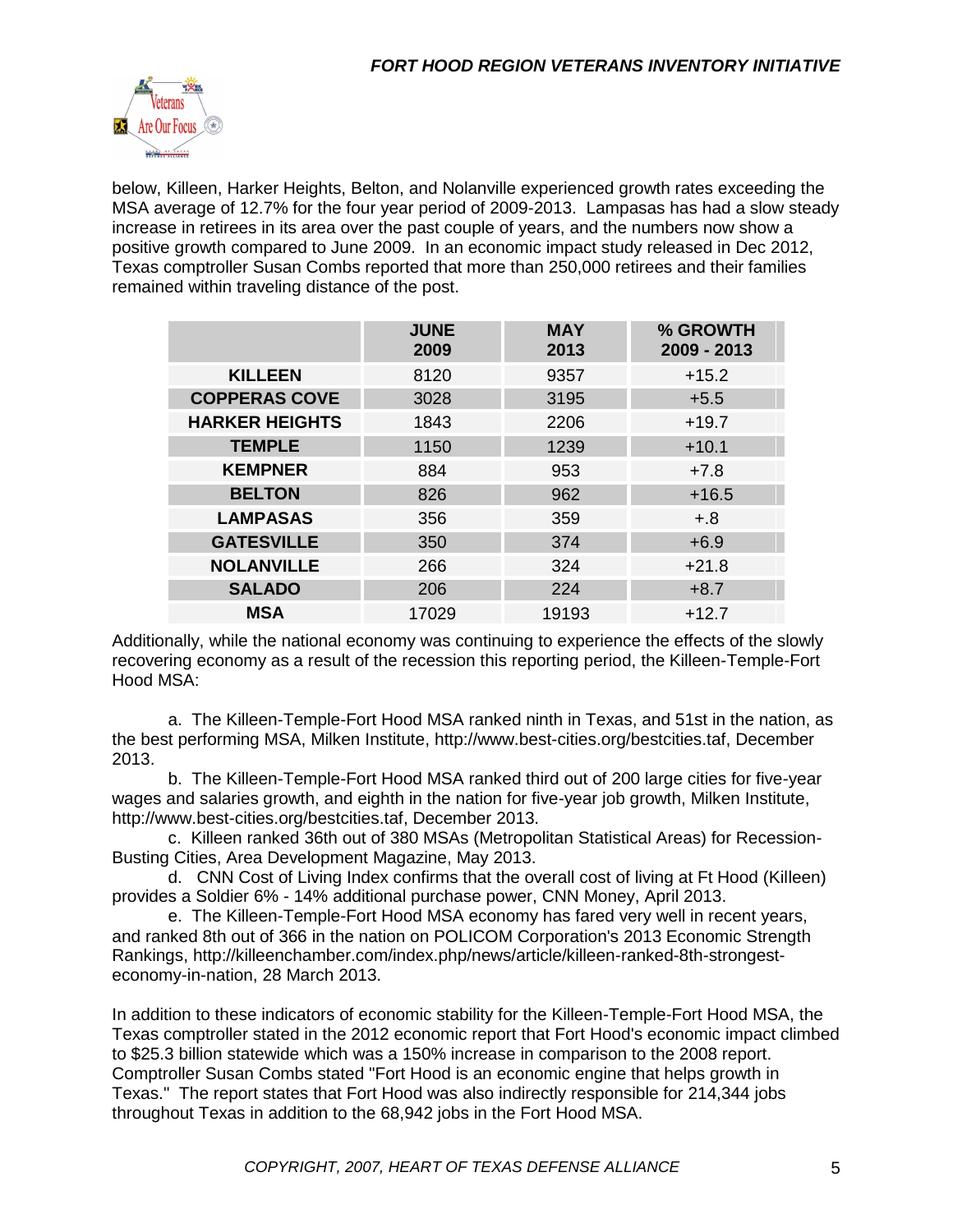

**D. MILITARY OCCUPATIONAL SPECIALITIES**: Departing Soldiers represented 125 different Military Occupational Specialties. However, 77% (499/649 respondents) can be grouped into five general areas: Combat Arms, Maintainers/Repairers, Logistics/Transportation, Information Technology/Communications, and Medical.



#### **COMBAT ARMS**

Traditionally, Combat Arms is the largest group and remains the largest group this quarter. Most, if not all, will be combat veterans of the Iraq/Afghanistan campaigns, which have a distinctive small-unit focus by their nature. Therefore, in addition to the skills listed below, these Soldiers would likely have extensive leadership and staff planning skills that far surpass those of their civilian peers.

Soldiers in combat arms comprise 28% of the separating population.

| Infantry $(80)$                      | Member or leader who individually employs small arms/heavy anti-                                                                                                          |
|--------------------------------------|---------------------------------------------------------------------------------------------------------------------------------------------------------------------------|
|                                      | armor weapons in support of combat operations                                                                                                                             |
| Field Artillery (35)                 | Operate or supervise high technology cannon artillery weapons,<br>automated tactical data systems, intelligence activities, target                                        |
|                                      | processing, radar operations, artillery surveying operations, or<br>meteorological observation.                                                                           |
| Armor $(32)$                         | Member or leader who employs main battle tanks or cavalry fighting<br>vehicles in combat operations, and performs reconnaissance and<br>security.                         |
| <b>Air Defense Artillery</b><br>(14) | Operate command/control/communications/computer information<br>systems or the lightweight, highly mobile Avenger or medium weight<br>Patriot Air Defense Missile systems. |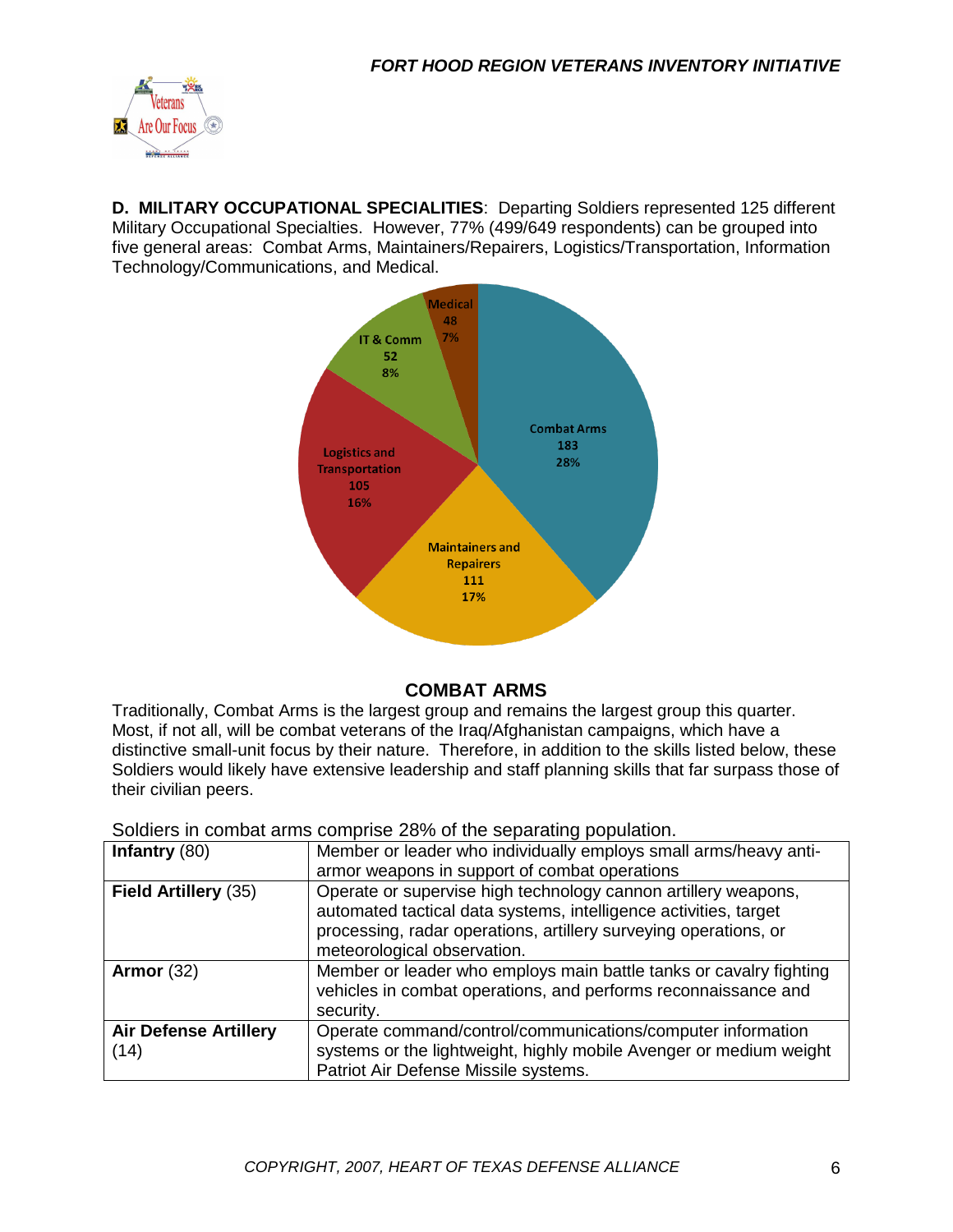

### **MAINTAINERS/ REPAIRERS**

Soldiers that work in the field of maintenance and repair comprise 17% of the separating population.

| <b>Tracked Vehicle</b>         | Perform or supervise unit maintenance, diagnose, and troubleshoot           |  |  |
|--------------------------------|-----------------------------------------------------------------------------|--|--|
| Mechanics (35)                 | malfunctions on gas turbine and diesel power plants; the suspension,        |  |  |
|                                | steering, hydraulics, auxiliary power units, and the armament/fire          |  |  |
|                                | control systems on tracked vehicles including the M1 Abrams main            |  |  |
|                                | battle tank and Bradley Fighting Vehicle.                                   |  |  |
| <b>Wheeled Vehicle</b>         | Supervise and perform unit, direct support and general support level        |  |  |
| <b>Mechanics (30)</b>          | maintenance and recovery operations on light and heavy wheeled              |  |  |
|                                | vehicles, their associated trailers and material handling equipment.        |  |  |
| Special purpose (23)           | 15 different low-density fields that require a degree of technical skills   |  |  |
|                                | that would support the repair and maintenance of Army vehicles and          |  |  |
|                                | equipment. These skills include metal workers (welders),                    |  |  |
|                                | machinists, small arms and fire control repair, power generation,           |  |  |
|                                | computer/detection systems, radar, avionic communication                    |  |  |
|                                | equipment, and special purpose equipment (such as HVAC and                  |  |  |
|                                | refrigeration systems).                                                     |  |  |
| <b>Aviation repairers (11)</b> | 10 different enlisted specialties (less pilots and air traffic controllers) |  |  |
|                                | ranging from aircraft structural repairers to airframe-specific             |  |  |
|                                | armament/electrical/avionics system repairers.                              |  |  |

# **LOGISTICS AND TRANSPORTATION**

Soldiers serving in the logistics and transportation fields comprise 16% of the separating population.

| <b>Motor Transport</b>      | Supervises and operates wheel vehicles to transport personnel and                             |
|-----------------------------|-----------------------------------------------------------------------------------------------|
| Operator (32)               | cargo. Oversees and checks proper loading and unloading of cargo<br>on vehicles and trailers. |
|                             |                                                                                               |
| <b>Petroleum Supply</b>     | Supervise the receipt, storage, accountability, and cares for                                 |
| Specialists (22)            | dispensing, issuing and shipping bulk or packaged petroleum, oils,<br>and lubricants.         |
| <b>Automated Logistical</b> | Supervise and perform management or stock record/warehouse                                    |
| Specialists (19)            | functions pertaining to receipt, storage, distribution and issue, and                         |
|                             | maintain equipment records and parts.                                                         |
| <b>Unit Supply</b>          | Supervise or perform duties involving the request, receipt, storage,                          |
| Specialists (7)             | issue, accountability, and preservation of individual, organizational,                        |
|                             | installation, and expendable supplies and equipment.                                          |
| <b>Food Service</b>         | Supervise or prepares, cooks and serves food in field or garrison                             |
| Specialists (5)             | food service operations.                                                                      |

# **INFORMATION TECHNOLOGY AND COMMUNICATIONS**

The information technology and communications field makes up 8% of the separating population.

| Signal Support            | Supervise, install, employ, maintain, troubleshoot and assist users  |
|---------------------------|----------------------------------------------------------------------|
| <b>Systems Specialist</b> | with battlefield signal support systems, terminal devices, satellite |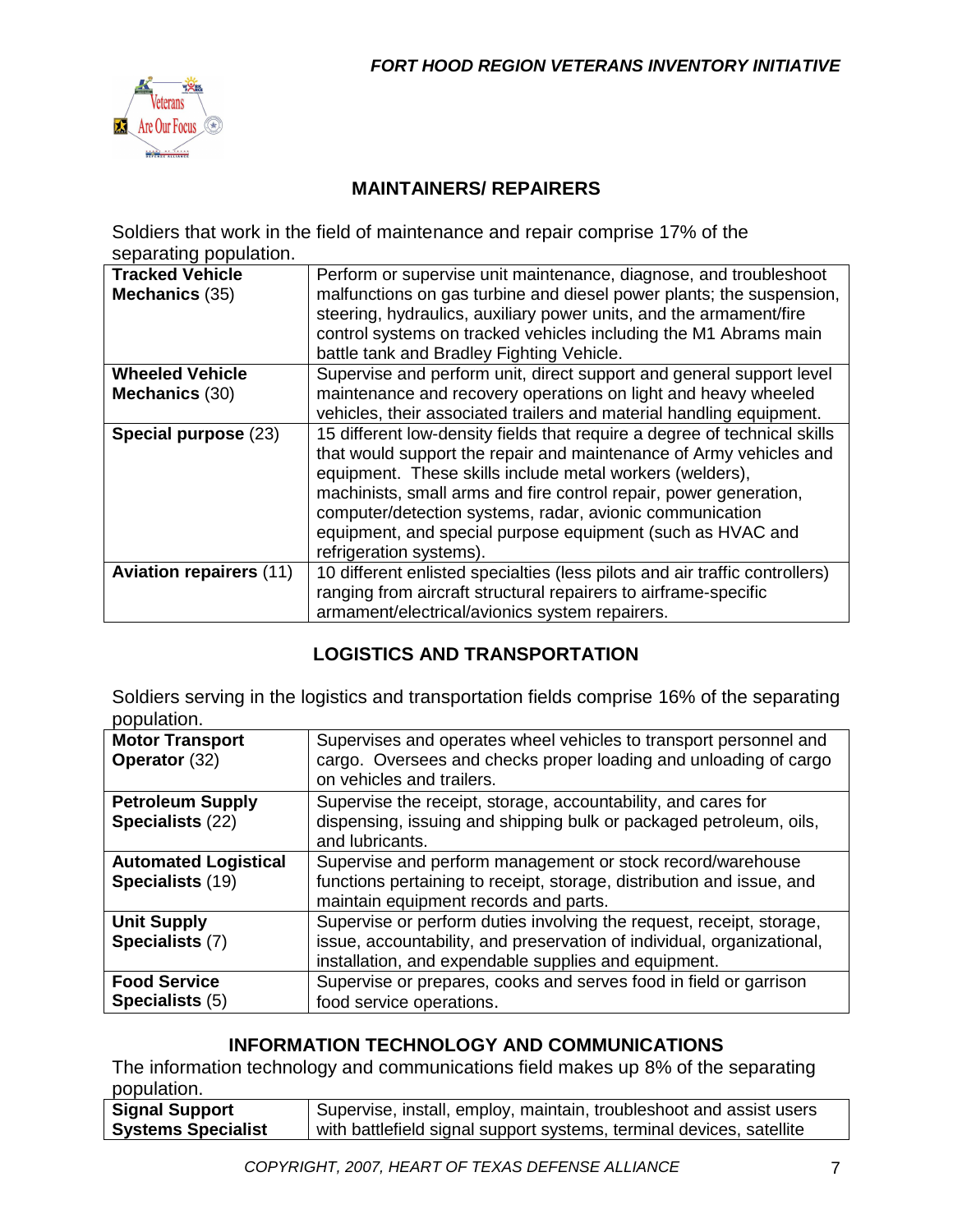

| (13)                                                                                   | communications equipment and automated telecommunications<br>computer systems, to include local area networks, wide area<br>networks and routers. Integrate signal systems and networks;<br>performs unit level maintenance on authorized signal equipment and<br>associated electronic devices; train and provide technical assistance<br>to users of signal equipment.                                                                                                                                                                  |
|----------------------------------------------------------------------------------------|-------------------------------------------------------------------------------------------------------------------------------------------------------------------------------------------------------------------------------------------------------------------------------------------------------------------------------------------------------------------------------------------------------------------------------------------------------------------------------------------------------------------------------------------|
| <b>Information</b><br><b>Technology Specialist</b><br>(8)                              | Supervise, install, operate and perform unit level maintenance on<br>multi-functional/multi-user information processing systems,<br>peripheral equipment, and associated devices. Perform analyst and<br>information assurance functions and conducts data system studies.<br>Perform Information Services Support Office (ISSO) duties of<br>printing, publications, records management and Communication<br>Security (COMSEC) custodian functions and certification authority<br>duties in support of the Defense Message System (DMS). |
| <b>Radio Operator-</b><br>Maintainer (6)                                               | Radio Operator-Maintainers are primarily responsible for all<br>maintenance checks and services on assigned radio communication<br>equipment.                                                                                                                                                                                                                                                                                                                                                                                             |
| <b>Multichannel</b><br><b>Transmission System</b><br><b>Operator-Maintainer</b><br>(5) | Supervise, install, operate and perform unit level maintenance on<br>multi-channel line-of-site and tropospheric scatter communications<br>systems, communications security (COMSEC) devices, and<br>associated equipment.                                                                                                                                                                                                                                                                                                                |
| <b>Nodal Network System</b><br><b>Operator-Maintainer</b><br>(5)                       | The Nodal Network Systems Operator-Maintainer supervises,<br>installs, operates, and performs systems maintenance on large and<br>small electronic switches; system control centers; node management<br>facilities; associated multiplexing and combat net radio interface<br>(CNRI) equipment; short range line of sight radio systems;<br>communications security (COMSEC) devices; and other equipment<br>associated with network switching operations.                                                                                |

# **MEDICAL**

Personnel in the medical field make up 7.4% of the separating population.

| <b>Health Care Specialist</b> | Provide emergency medical treatment, limited primary care, force       |  |  |
|-------------------------------|------------------------------------------------------------------------|--|--|
|                               |                                                                        |  |  |
| (28)                          | health protection, evacuation in a variety of operational and clinical |  |  |
|                               | settings from point of injury or illness through the continuum of      |  |  |
|                               | military health care under the supervision of a physician, nurse or    |  |  |
|                               | physician's assistant. As a field combat medic, provides emergency     |  |  |
|                               | medical care/treatment at point of wounding on the battlefield or to   |  |  |
|                               | battle and non-battle casualties during wartime.                       |  |  |
| Other $(15)$                  | 1 Flight Surgeon, 1 Endodontist, 1 Physician Assistant, 1              |  |  |
|                               | Perioperative Nurse, 1 Dental Specialist, 1 Ob/Gyn, 2 Family           |  |  |
|                               | Medicine, and 1 Physician Assistant, 1 Health Services, 1 Patient      |  |  |
|                               | Administration Specialist, 1 Medical Logistics Specialist, 1 Medical   |  |  |
|                               | Lab Specialist, 1 Animal Care Specialist, and 1 Mental Health          |  |  |
|                               | Specialist.                                                            |  |  |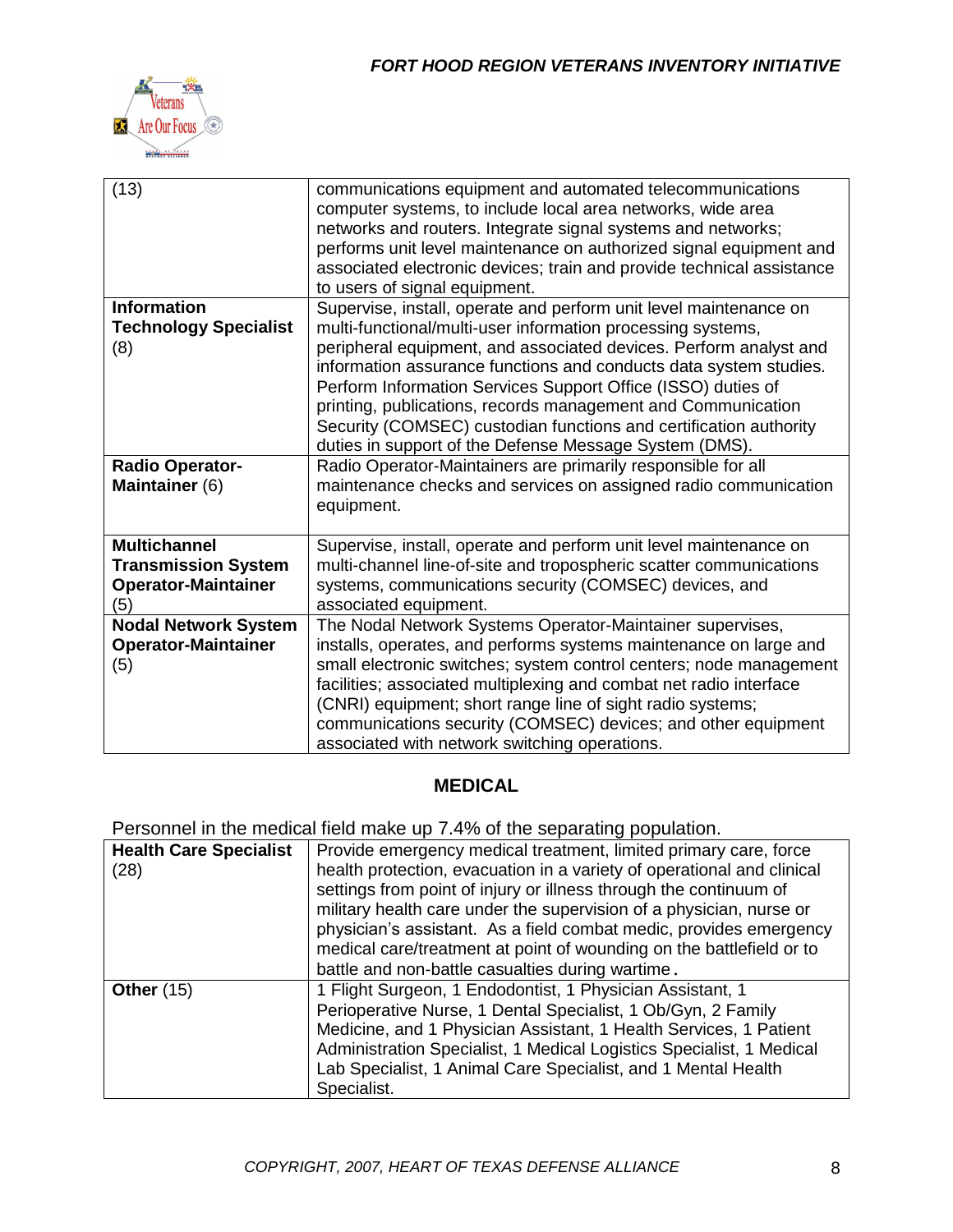

**E. DESIRED POST- MILITARY SERVICE EMPLOYMENT:** Respondents are asked to indicate the type (or types) of post-military employment they desire. If married, they can indicate their spouse's employment preferences. In order to standardize input for ease of analysis, the survey provides 14 broad categories conforming to industry categories found in the North American Industrial Classification System (NAICS. For this 3rd Quarter report, the top five desired categories of post-military service employment were<sup>2</sup>:

#### **SOLDIER SPOUSE**

| 1. Law Enforcement/Security: | 158 | 1. Medical/Health Field: | 113 |
|------------------------------|-----|--------------------------|-----|
| 2. Other:                    | 109 | 2. Other:                | 102 |
| 3. Medical/Health:           | 93  | 3. Administrative/Office | 59  |
| 4. Management/Business:      | 89  | 4. Management/Business:  | 38  |
| 5. Administrative/Office:    | 80  | 5. Education/Teaching:   | 33  |

The anomalies in Military Occupational Specialty (MOS) data may have been carried over to the types of post-service employment desired. Law Enforcement/Security was ranked as the top desired career for post-service employment and is most likely attributed to the large number of Soldiers separating with a Combat Arms MOS. While Management/Business has been one of the top desired careers for post-service employment since 2007, it was the fourth highest desired career for this quarter. Since October 2007, the top desired careers for spouses have always included Administrative/Office, Education/Teaching, and Management/Business, and this trend continued this quarter. The Medical/Health Field has been reported as one of the top five desired careers for spouses since July 2008, and it remained the number one choice for spouses again for this quarter.

The top categories of desired post-service employment for those intending to retire from military service are:

| 1. Management/Business:      | 23 responses |
|------------------------------|--------------|
| 2. Admin/Office:             | 13 responses |
| 3. Education/Teaching:       | 11 responses |
| 4. Law Enforcement/Security: | 8 responses  |
| 5. Aviation:                 | 7 responses  |
| Other:                       | 7 responses  |

Management and Business, once again, remained the top desired area of employment for this 3rd quarter. Law Enforcement/Security continued to remain one of the top five desired careers after retirement from the service; this may be a function of the Military Occupational Specialty data being carried over to the types of post-service employment desired.

<sup>&</sup>lt;u>2</u><br><sup>2</sup> Employers desiring to hire Fort Hood veterans may post their employment website URL link on the ACAP website (www.acap.army.mil). Employers may also coordinate with the Fort Hood Transition Services Manager (Linda Christ at (254)288-6735) to arrange to recruit potential Veteran employees in person Tuesday through Thursday, and briefly address the TAP workshop (industry they represent, skills they are seeking, availability to discuss job opportunities.) Employers may place a job posting via "Work in Texas" (www.workintexas.com) - a statewide, internet-based job matching system through the Central Texas Workforce Center (254)200-2020. The Texas Veterans Services staff work closely with the Central Texas Workforce Business Services including job development, direct referrals, and military skills-civilian occupations matching. Contact Jerry Butts (Killeen: (254)200-2026) or Waverly Hargrove (Temple: (254)773-1607, ext 4032) for more information.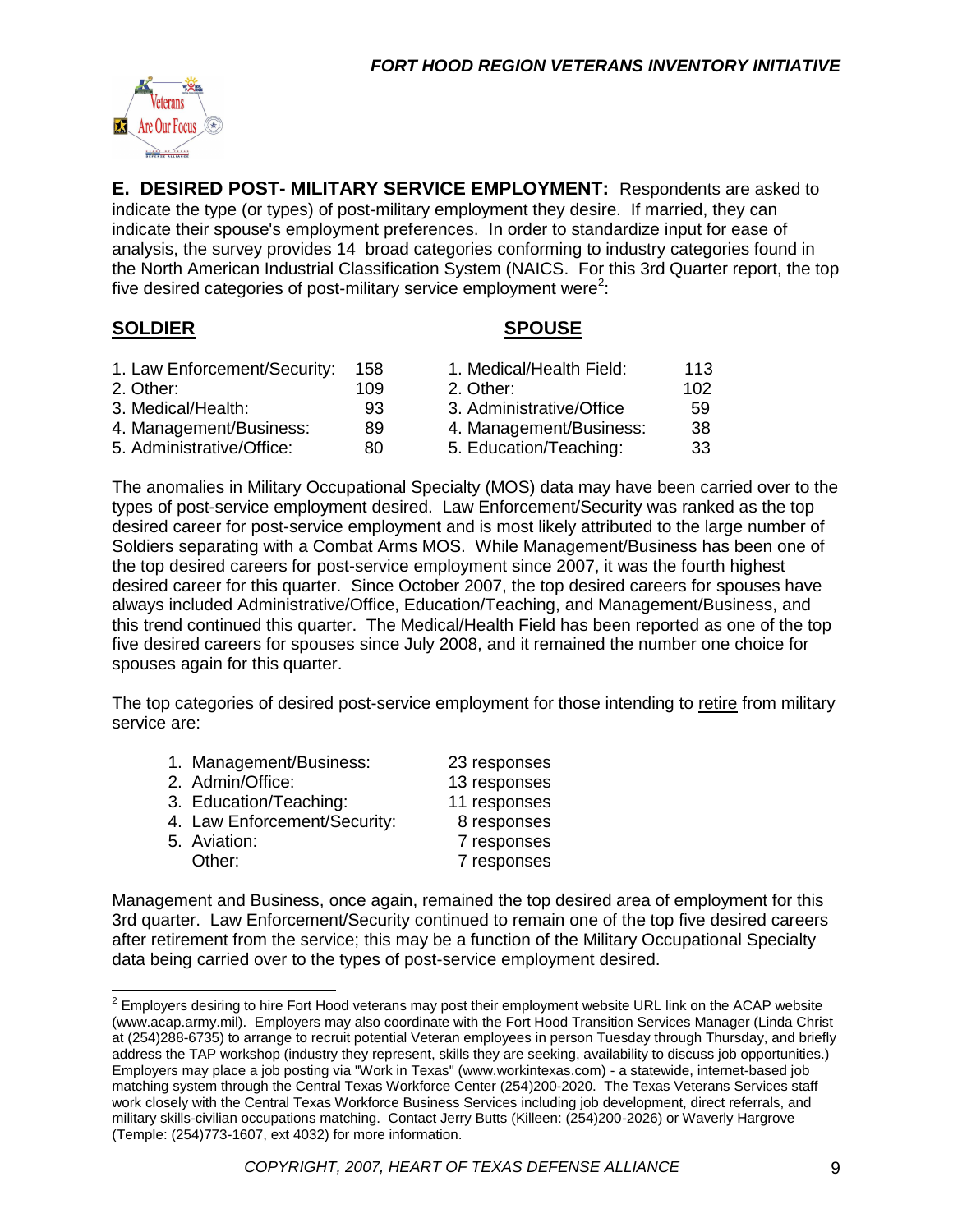

According to a new study by Payscale.com, management consultation and information technology program managers top the list for best jobs for veterans. The following is a list of the 16 most common and well-paid occupations that veterans have entered since transitioning from the military service.

- **Nanagement consultant**
- **Program manager, information technology**
- **Systems analyst**
- FBI agent
- **Field service engineer, medical equipment**
- **Systems engineer**
- **Information technology consultant**
- **Intelligence analyst**
- **Helicopter pilot**
- **Network engineer**
- **Project manager, construction**
- **Technical writer**
- **Business development manager**
- Network administrator, information technology
- **Heating, ventilation, and air conditioning service technician**
- **Fireman**

Orion International, an employment placement service for former military personnel, finds that officers and senior-enlisted personnel typically find success in high-level management positions and many major corporations offer "fast-track" leadership development for veterans. Officers and Non-Commissioned Officers eligible to retire have spent many years leading increasingly larger and more complex organizations, are graduates of an Army Professional Education system that focuses on developing their leadership skills, and have demonstrated success as a result of their longevity of service. Orion's goal is to help place those with strong leadership skills back into the private sector work force who have mastered the skills of management during military service and many companies are looking to veterans to fulfill that need. Employers are looking to former military personnel due to their leadership experience, transferrable skills, and proven accountability. These veterans are known for being highly energetic and motivated and also known for being career-oriented, goal-oriented, and are very familiar with being in a position where accountability is high. The survey asks respondents if they do not intend to remain in the MSA upon leaving the service, would a job available in the area change their response. Typically, another 18% - 26% would remain in the area if a job was available.

The Institute for Veterans and Military Families at Syracuse University performed a comprehensive study on the traits of military Veterans and developed a report of the results titled, "The Business Case for Hiring a Veteran."

[\(http://www.dol.gov/vets/vrap/Syracuse%20Business%20Case%20to%20Hire%20a%20Vet.pdf\)](http://www.dol.gov/vets/vrap/Syracuse%20Business%20Case%20to%20Hire%20a%20Vet.pdf) It reported that previous military service resulted in leadership ability and a strong sense of mission which are highly valued traits in a competitive business environment. Of the ten traits discussed in the paper, it identified that Veterans are adept at skills transfer from their past military experience to the new work environment, they are able to act quickly and decisively in a changing environment, they demonstrate high levels of resiliency, exhibit advanced team-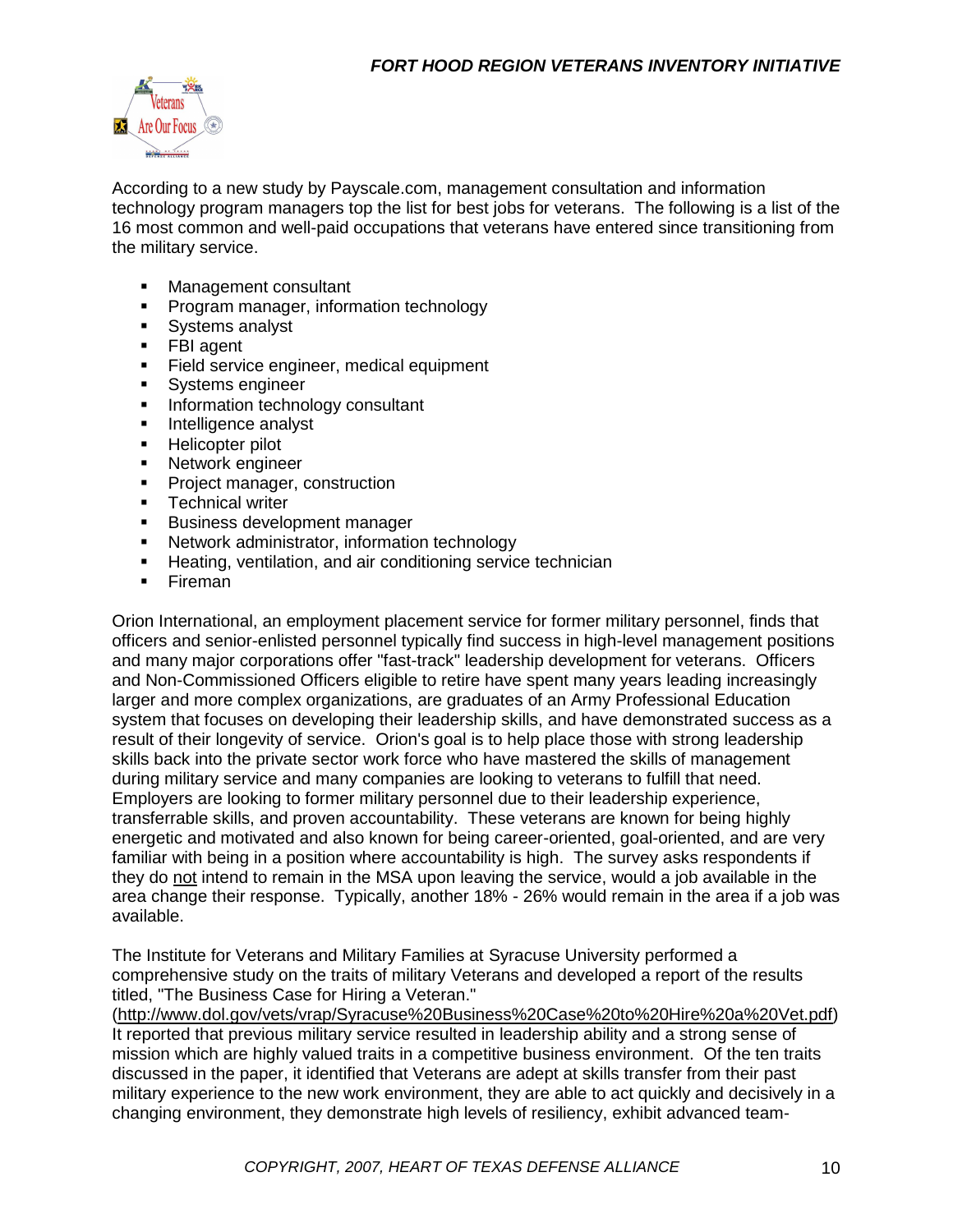

building skills, and possess a strong organizational commitment. This research supports very compelling reasons for hiring individuals with military background and experience. The Killeen-Temple-Fort Hood MSA has a large pool of educated veteran job applicants to choose from and it is clear that many would respond favorably to remaining in the area if the right job was available to choose from at the end of their service in the military.

While it is understandable that jobs readily available within the area would retain many more Soldiers within the MSA upon leaving the service, the Census Bureau has confirmed that 2.4 million businesses are owned by military veterans. Veterans have many years of military experience preparing them for the rigors of running a small business. Their discipline, drive, and motivation are characteristics that make them desirable employees. The combination of self-driven veterans and an inexpensive cost of living makes the Killeen-Temple-Fort Hood MSA a desirable place to retire.

The *Operation Economic Transformation* Report identified four "target industries" or clusters that present the Greater Fort Hood Region with immediate opportunities for economic growth:

Information Technology Transportation and Logistics Healthcare Services Business Services

Clusters are geographic concentrations of interconnected firms and institutions utilizing related applications and serving similar markets. When fully developed, clusters can act as the principal drivers of economic growth and innovation in a region. The report recommended pursuing the development of these four clusters through a coordinated strategy of business retention, recruitment and entrepreneurship.



When separating the respondents into major MOS categories, there is a strong correlation between the numbers of separating Soldiers with those skills and the target clusters in the Operation Economic Transformation Report as shown in the chart above. In addition, because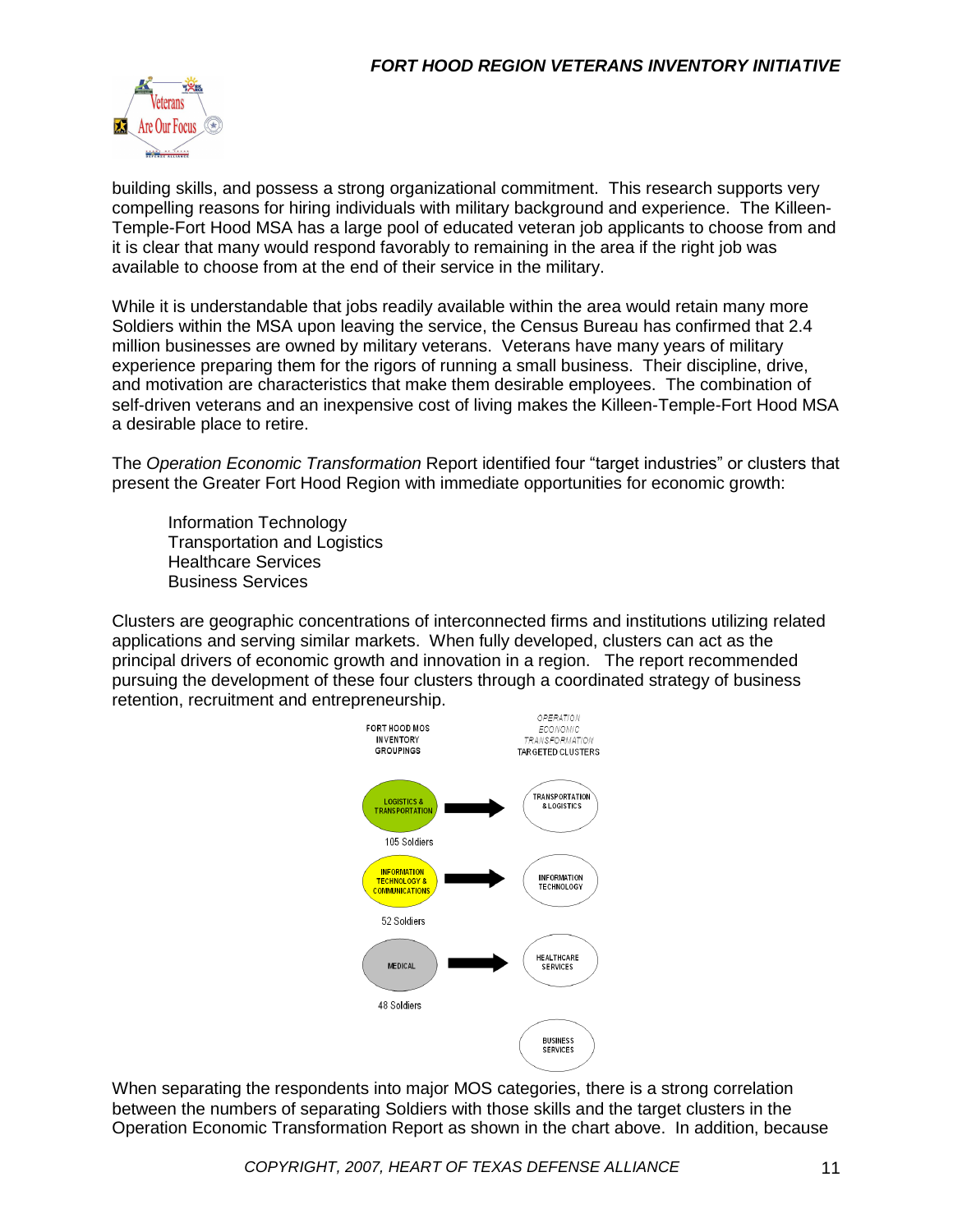

Officers and Non-Commissioned Officers eligible to retire have spent many years of their military career in leadership positions and are graduates of an Army Professional Education system, they have acquired many skills in Management and Administrative roles. This training and experience, regardless of their MOS, would directly correspond with the Business Services cluster.

**F. EDUCATION LEVEL OF THOSE REMAINING IN THE REGION:** Respondents provide their highest level of educational attainment. For this quarter, 69.6% percent of the respondents who intend to remain in the region have some level of post-secondary education:

- 1. Some College 42.8%
- 2. Associates Degree 10.5%
- 3. Baccalaureate Degree 11.3%
- 4. Masters Degree 5.1%

The data from 24,367 Soldiers separating over the last 27 quarters indicates that for those Soldiers who intend to remain in the Killeen-Temple-Fort Hood MSA (both retirement eligible and non-retirement eligible) educational attainment has increased steadily from 2007 to present. When looking at the data for 3rd Quarter 2013, it appears that while the number of those with Some College and an Associates degree is decreasing, the number of those with a Bachelors or a Masters degree is increasing. This indicates that many Soldiers are completing their degrees before leaving the service which results in a more educated pool of retirees entering the job market.



Anecdotally, businesses indicate they want to hire veterans. Educational attainment is a key variable in that process given the current national unemployment rate. With the sluggish job market and the extra benefits of health care, tuition assistance, and housing and food allowances while in the service, the military is becoming a more favorable career choice. However, with the downsizing of troop levels, the standards of recruiting has become more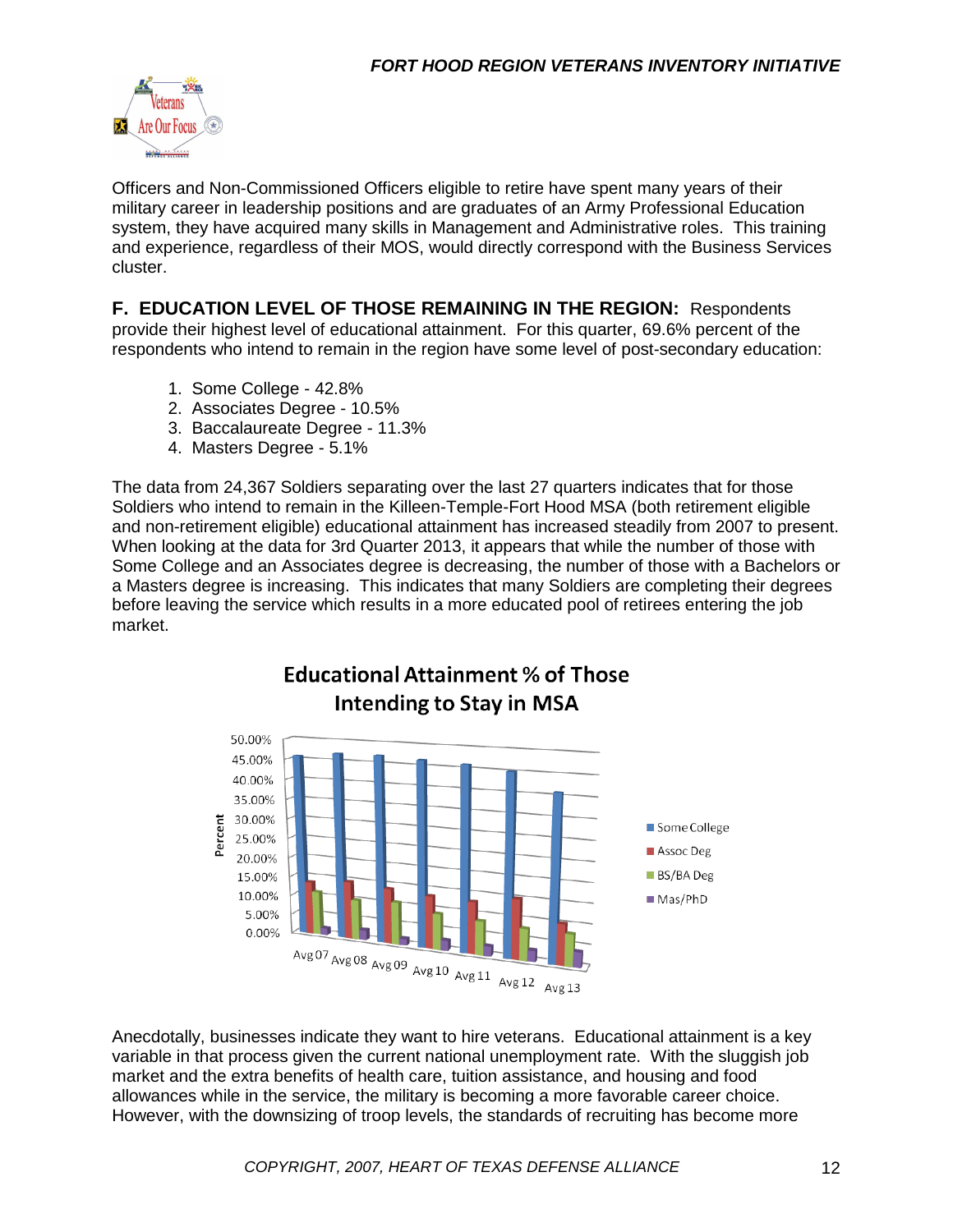

stringent. Today, candidates applying with a GED are often turned away and encouraged to complete at least 15 college credits before re-applying which guarantees a more educated group of veterans<sup>3</sup>. When taking into account that Central Texas offers a low cost of living, has several post secondary educational institutions within the Killeen-Temple-Fort Hood MSA where Soldiers are able to complete their degrees, and the fact that a large percent of Soldiers separating from the service desire to remain in the area, the Killeen-Temple-Fort Hood MSA is becoming a very desirable area for potential business partners to relocate to the area. This opportunity may also motivate many other Soldiers who have started their degree as indicated in the above graph to complete their education through the use of their Post 9/11 GI Bill benefits with the potential of a job in the area after leaving the service.

# **G. DESIRED "QUALITY OF PLACE" IMPROVEMENTS:**

1. In 2009, the survey was revised to gain more clarity on the quality of place factors that separating Soldiers specifically indicated needed improvement. After removing the 51% who state they intend to "return to home of record" (45%) and "moving for employment elsewhere" (6%) choices, the following graph depicts the factors that the remaining 49% cite as quality of place issues.



# **Quality of Place Desires Needing Improvement** 3rd Quarter 2013

The top three desired quality of place improvements this 3rd quarter were entertainment, population congestion, and traffic congestion. When comparing these results to the results from previous reports, the same top three desired improvements this quarter had been the least important desires for improvement in previous quarters. Frequently, the top desires had been higher education, crime/safety concerns, housing, and desirable employment, but these desires

 $3$  Annalyn Kurtz, Getting Into the Military is Getting Tougher,

 $\overline{\phantom{a}}$ 

http://money.cnn.com/2013/05/15/news/economy/military-recruiting/, 15 May 2013.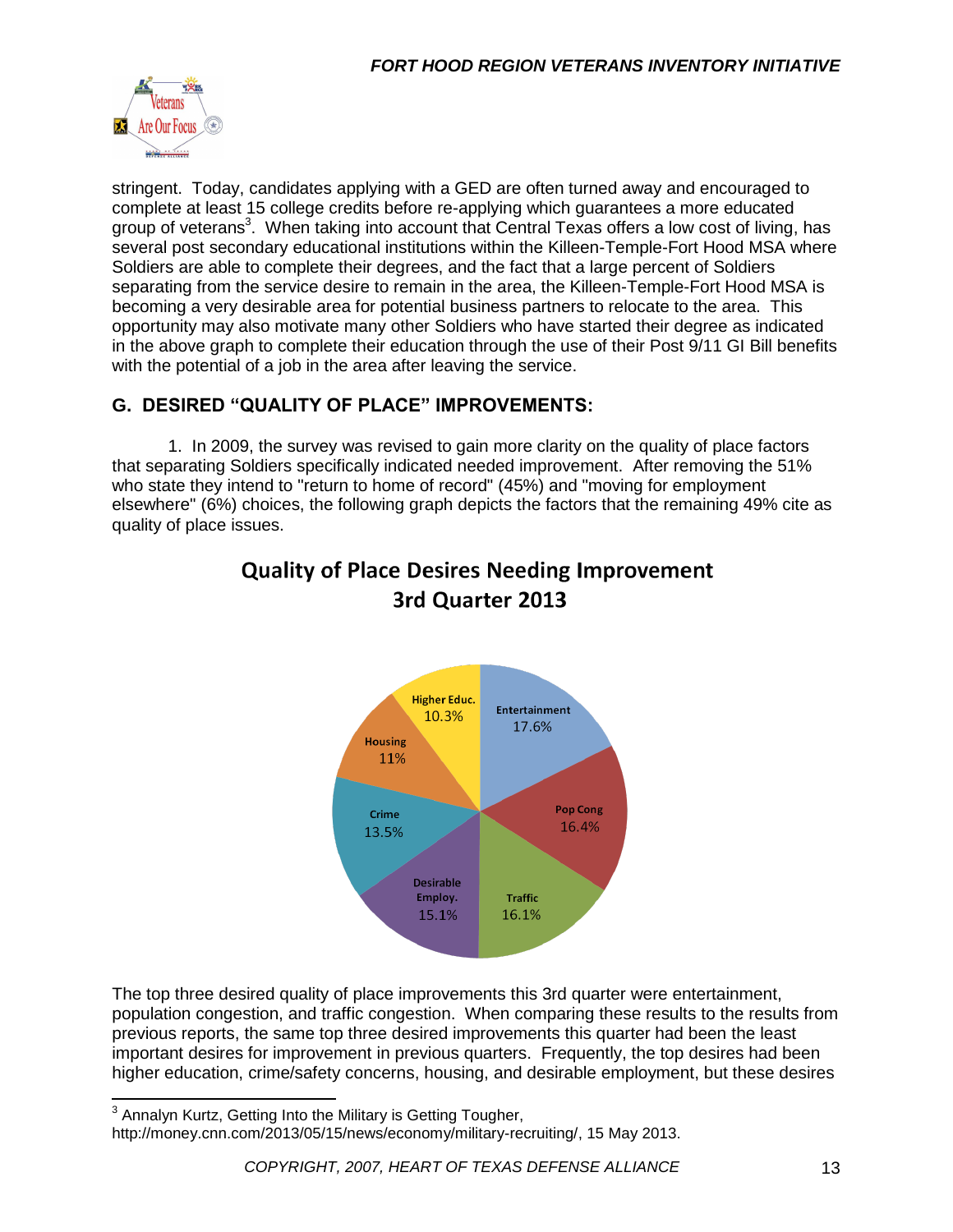

have moved toward the bottom of the list this quarter. As a result of monitoring these results over the past seven years, it appears that this may be an indication of improvement to these areas in the Killeen-Temple-Fort Hood MSA.

For many years, a lack of a higher education institution in the area was frequently listed as a top desire, but this moved to the bottom of the list after Texas A&M - Central Texas was created. Crime and safety in the area was also a large concern, and as a result, more Killeen police officers were hired and the crime rate dropped in 2013 resulting in the lowest rate it has been in 10 years. Chief Dennis Baldwin reported, "During 2013, Killeen experienced a significant decline in murders and robberies compared to 2012. Moreover, there were reductions in six of the seven UCR categories, which clearly show Killeen is on the right path in becoming a safer city. The community's commitment and effort to combat crime continue to provide positive results." (http://www.kwkt.com/news/killeen-pd-release-2013-uniform-crime-report). And in addition, because a lack of affordable and desirable housing has always been at the top of the list in areas needing improvement, the cities have responded by providing plenty of affordable housing for Soldiers and those that desire to remain in the area after leaving the service. In regards to the traffic congestion in the area, a number of transportation improvement projects will be completed (widening of US 190, SH 195, SH 201) over the next three years that should assist in alleviating congestion.

While there are areas that separating Soldiers desire to see improvements to within the MSA, the Killeen-Temple-Fort Hood MSA economy appears to be more stable than many other areas in the country, as well as most of Texas, which makes this a desirable area to live after separating from the military.

2. Because the transition to the new survey began during this past quarter, some of the respondents used the original survey which addresses the desired quality of place improvements, while the other respondents answered the new survey that addresses their reasons for leaving the MSA if not remaining in the area after separation from the service. The graph below address the reasons for not staying in the MSA after separation.



## **Reasons for Living Outside of the MSA** 3rd Quarter 2013